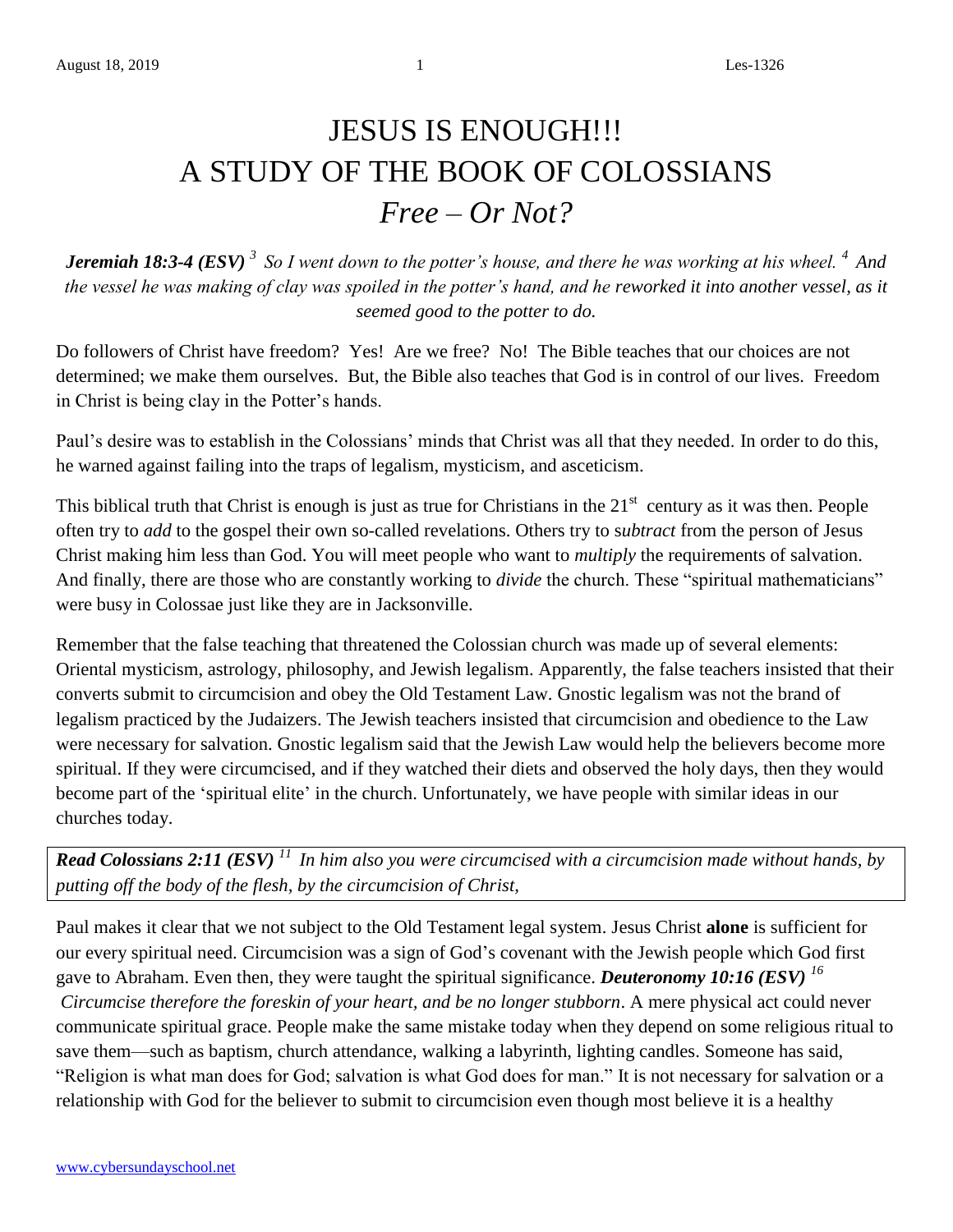physical choice. It is our spiritual heart that the Lord is concerned with. *Deuteronomy 30:6 (ESV) <sup>6</sup>And the LORD your God will circumcise your heart and the heart of your offspring, so that you will love the LORD your God with all your heart and with all your soul, that you may live.*

Paul moves on to the ordinance of baptism. Keep in mind that in the New Testament, the word *baptize* has both a literal and a figurative meaning. The literal meaning is "to dip, to immerse," The figurative meaning is "to be identified with."

*Read Colossians 2:12-13 (ESV) <sup>12</sup>having been buried with him in baptism, in which you were also raised with him through faith in the powerful working of God, who raised him from the dead. <sup>13</sup>And you, who were dead in your trespasses and the uncircumcision of your flesh, God made alive together with him, having forgiven us all our trespasses,*

Paul used the word *baptism* in this passage in a figurative sense. No amount of physical water can ever bury a person with Christ or raise him/her to newness of life in Christ. Water baptism by immersion is a public depiction of our spiritual experience. Going under the water pictures our death to sin portraying our burial with Jesus in spiritual baptism. Our coming up out of the water pictures His resurrection and how we like Jesus are raised to walk in newness of life. (**Romans 6:4)**

When a person is saved, he is immediately baptized by the Spirit into the body of Christ. Public baptism identifies the new believer with Jesus Christ. This identification means that *whatever happened to Christ also happened to us.* When He died, we died with Him. When He was buried, we were buried. When He arose again, we arose with Him. Contemplate this: The penalty of sin died with Christ on the cross! Hallelujah! That is what our Savior did for us. Death was promised to our ancestors in the Garden and through the blood of Adam we inherited that penalty. But, because of Jesus' willing blood sacrifice, the penalty of sin no longer exists for those who accept His sacrifice.

*Read Colossians 2:14-15 (ESV) <sup>14</sup>by canceling the record of debt that stood against us with its legal demands. This he set aside, nailing it to the cross. <sup>15</sup>He disarmed the rulers and authorities and put them to open shame, by triumphing over them in him.*

The sacrifice that Jesus made on the cross was not for the Israelites alone. His sacrifice was for the Colossians and all races and generations of people. However, when Paul wrote: *by canceling the record of debt that stood against us with its legal demands*, he was most likely thinking of the Ten Commandments given to the Israelites. The KJV translates *by canceling the record of debt* as *blotting out the handwriting of ordinances.*  Recall that the Ten Commandments were set in stone by the handwriting of God Himself. The Law reveals our sin to us. We are condemned to death under the law but Jesus' death and resurrection cancels the record of our sin debt when we choose Jesus.

Under Roman law when a criminal was executed by crucifixion, the law the criminal had broken or the nature of his offense was written on a placard, which was nailed above his head. When Jesus was crucified, Pilate wrote a title and put it on the cross: '*Jesus of Nazareth the King of the Jews*' (*John 19:19*).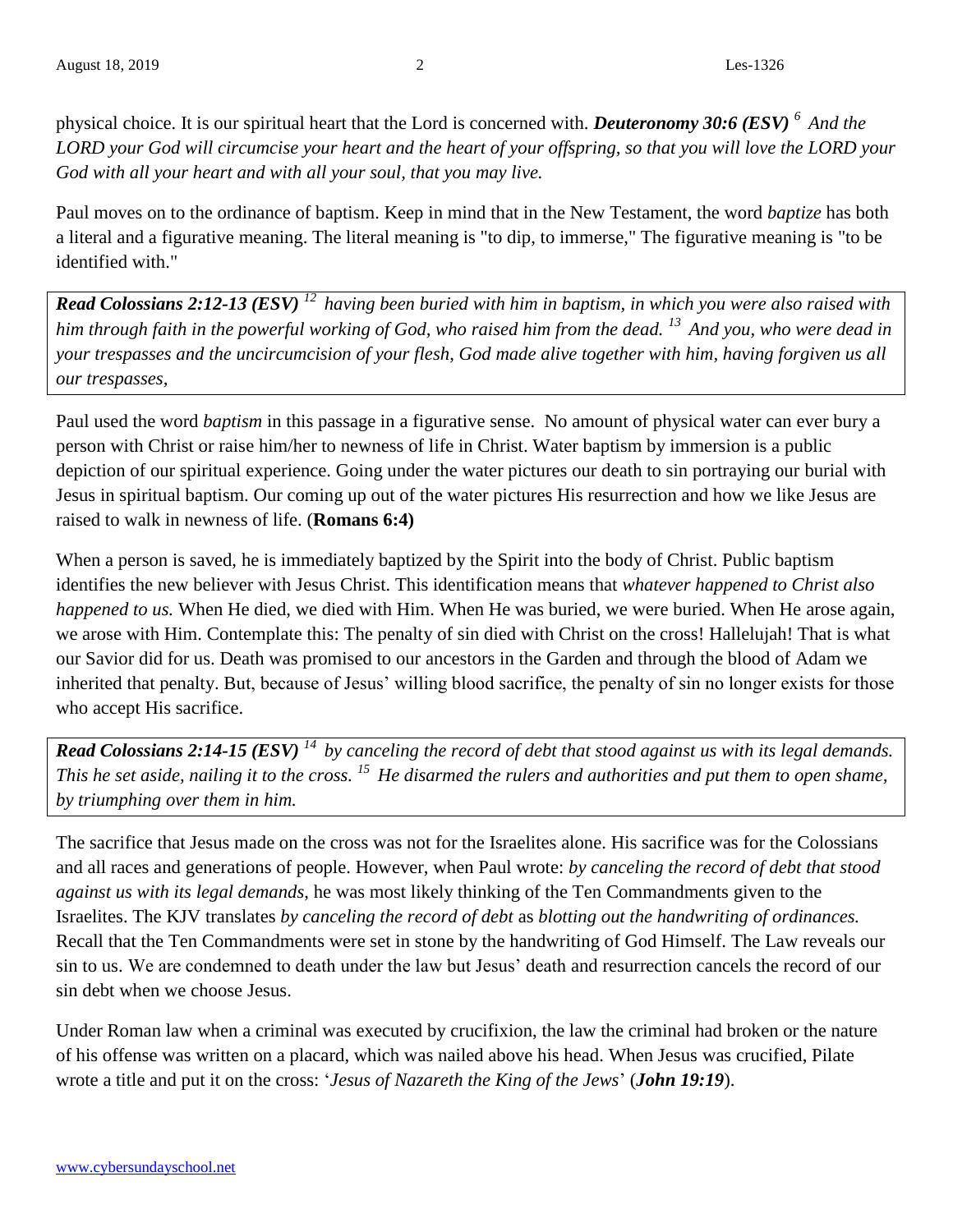However, what Pilate had written on the placard that was nailed to the cross of Jesus was not what God saw. God saw the sin debt we owed under the law being cancelled by *nailing it to the cross* through the sacrifice of Jesus. God saw that all our sins have been paid for. All that is left for us to do is accept the payment and live for Him.

*Read Colossians 2:16-17 (ESV) <sup>16</sup>Therefore let no one pass judgment on you in questions of food and drink, or with regard to a festival or a new moon or a Sabbath. <sup>17</sup>These are a shadow of the things to come, but the substance belongs to Christ.* 

Apparently, Jewish legalism had worked its way into this Gentile church family. Wiersbe says, "This is no surprise, because human nature thrives in "religious duties. The flesh is weak when it comes to doing spiritual things. but it is very strong when it comes to practicing religious rules and regulations. Somehow, adhering to the religious routine inflates the ego and makes a person content in his self-righteousness." Paul spoke of food, drink, festivals, new moons and the Sabbath being a shadow of things to come. McGee provides the following illustration:

"I remember that during the days of World War II, I performed the wedding ceremony of two wonderful young people here in Pasadena. This young fellow was sent overseas, and while he was gone, his young bride carried the biggest purse I have ever seen. In that purse she carried a huge photograph of him. Most people carry a little bitty picture with them, but not this girl; she carried a photograph that you could have hung on the wall. She was everlastingly drawing it out and showing it to people. She'd say, "Isn't he handsome?" Then the day came when the war was over, and he was coming home. She went all the way to Seattle, Washington, to meet him. Now what do you think she did when she saw him coming down the gangplank? She hadn't seen him in a couple of years. Do you think she took out that picture and looked at it? Do you think she looked at the picture and said, "Isn't he wonderful?" I don't think she even had that picture with her! She saw him and when she saw him, she didn't need a picture -- she threw her arms around him...Let's stop carrying around a faded photograph when we have the reality -- "Christ in you, the hope of glory."

The Jewish people had lived under dietary restrictions for centuries. Many foods to them were unclean. During the time of the Old Testament Law, such matters were important. Jesus "fulfilled the law" through His righteous life and paid the penalty of sin. Our entrance into God's kingdom does not depend on what we eat or drink. *Romans 14:17 (ESV) <sup>17</sup>For the kingdom of God is not a matter of eating and drinking but of righteousness and peace and joy in the Holy Spirit.* What we eat or drink is a matter of Christian liberty.

It is likely that God's instructions about foods given through Moses had *physical* reasons behind them as well as spiritual. If a man feels he is healthier for abstaining from certain foods, then he should abstain and care for his body. But he should not judge others who can eat that food, nor should he make it a test of spiritual living

*Read Colossians 2:18-19 (ESV) <sup>18</sup>Let no one disqualify you, insisting on asceticism and worship of angels, going on in detail about visions, puffed up without reason by his sensuous mind, <sup>19</sup>and not holding fast to the Head, from whom the whole body, nourished and knit together through its joints and ligaments, grows with a growth that is from God.*